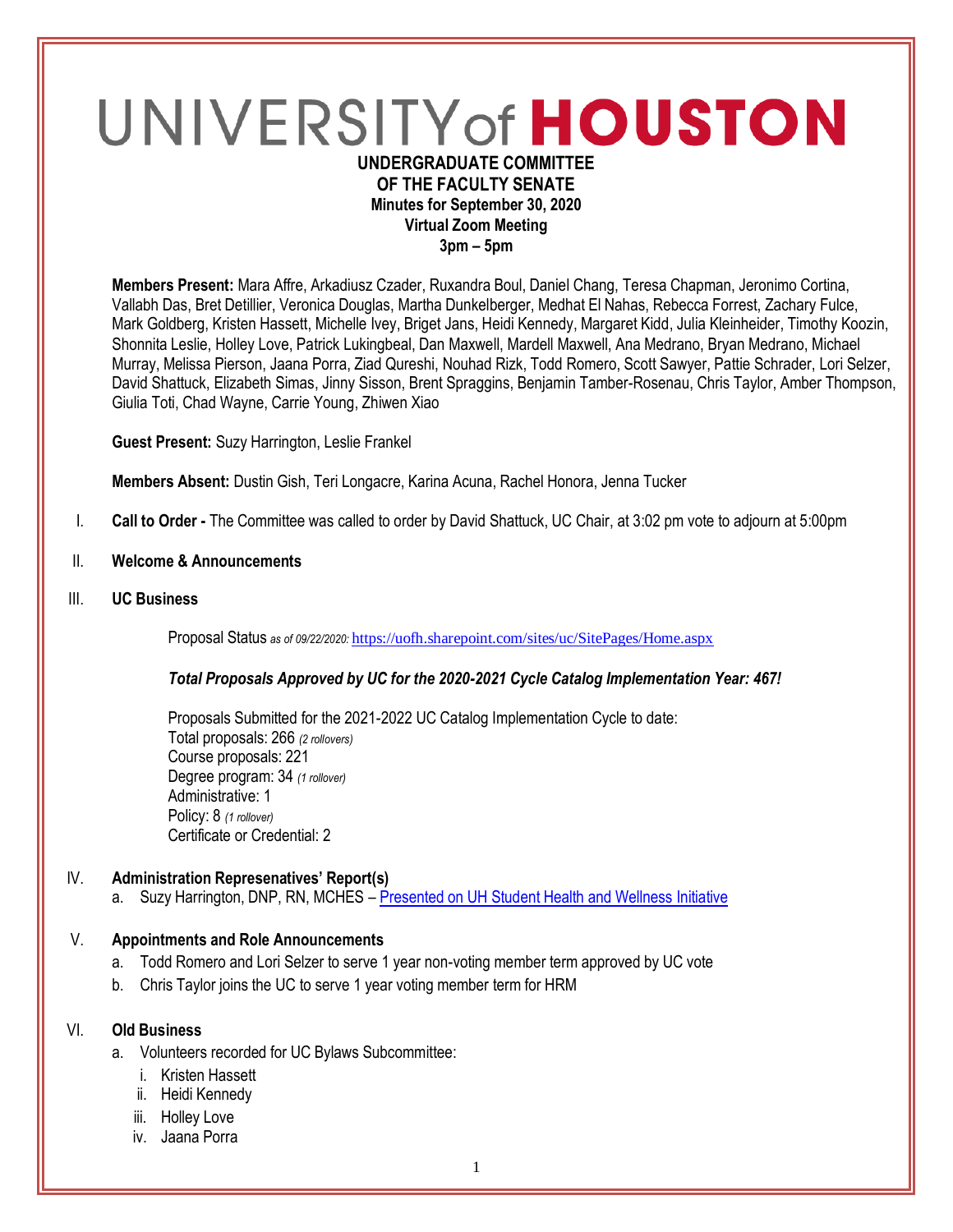v. Lori Selzer

vi. David Shattuck

vii. Nouhad Rizk

## VII. **New Business**

a. Mardel Maxwell - Readmission Policy revision proposal pending further edits

## VIII. **Subcommittee Reports**

a. **Dunkelberger Subcommittee - HRM/ EDUC = AASC** (Martha Dunkelberger, presented and [submitted a report\)](https://uofh.sharepoint.com/:w:/s/uc/admin/EUx5xRq6fZ9AgwoTvN8KBwgBy3K84X9iw8bedrvzRcwd6A?e=GoGfdA)

The following proposals were presented, discussed and **approved** by UC in vote:

| <b>UC 1872 20F</b>                                                                            | AAMS 3330 - The Vietnamese American Experience                                     | College of Education    |  |
|-----------------------------------------------------------------------------------------------|------------------------------------------------------------------------------------|-------------------------|--|
| <b>UC 1873 20F</b>                                                                            | AAMS 4322 - ETHNOGRAPHY AND ASIAN AMERICAN                                         | College of Education    |  |
|                                                                                               | <b>COMMUNITY</b>                                                                   |                         |  |
| UC 1831 20F                                                                                   | ARED 2310 - Intro. to Critical Visual Culture                                      | College of Education    |  |
| <b>UC 1874 20F</b>                                                                            | CUIN 2300 - Introduction to STEM Teaching                                          | College of Education    |  |
| UC 1863 20F                                                                                   | HRMA 3335 - Alcoholic Beverage Production                                          | College of HRM          |  |
| UC 1858 20F                                                                                   | HRMA 3336 - Beverage Management                                                    | College of HRM          |  |
| <b>UC 1861 20F</b>                                                                            | HRMA 3345 - Wine Appreciation                                                      | College of HRM          |  |
| <b>UC 1862 20F</b>                                                                            | HRMA 3346 - Beer Appreciation                                                      | College of HRM          |  |
| UC 1855 20F                                                                                   | HRMA 3383 - Career Fair Management                                                 | College of HRM          |  |
| UC 1866 20F                                                                                   | HRMA 3445 - Global Wine Immersion                                                  | College of HRM          |  |
| <b>UC 1864 20F</b>                                                                            | HRMA 4132 - Beverage Management and Marketing Internship                           | College of HRM          |  |
| UC 1860 20F                                                                                   | HRMA 4336 - Beverage Marketing                                                     | College of HRM          |  |
| <b>UC 1865 20F</b>                                                                            | HRMA 4344 - California Wine Experience                                             | College of HRM          |  |
| UC 1859 20F                                                                                   | HRMA 4346 - Texas Wine and Food Experience                                         | College of HRM          |  |
| UC 1856 20F                                                                                   | HRMA 4372 - Global Hospitality Leadership Asian Community                          | College of HRM          |  |
| <b>UC 1857 20F</b>                                                                            | HRMA 4374 - Korean Food, Culture, and Tourism Management                           | College of HRM          |  |
| <b>UC 1876 20F</b>                                                                            | SPEC 4364 - Gifted and Talented Education                                          | College of Education    |  |
| <b>UC 1877 20F</b>                                                                            | Teacher Education Program - Admissions Timeline Change                             | College of Education    |  |
|                                                                                               | The following proposals were presented, discussed and tabled by UC in vote:        |                         |  |
| <b>UC 1878 20F</b>                                                                            | HDFS GPA change                                                                    | College of Education    |  |
|                                                                                               | The following proposal will return back to pending status for subcommittee review: |                         |  |
| <b>UC 1875 20F</b>                                                                            | SPEC 2350 - Registered Behavior Technician Training                                | College of Education    |  |
| Forrest Subcommittee - CLASS = COMM (Rebecca Forrest, presented and submitted a report)<br>b. |                                                                                    |                         |  |
|                                                                                               | The following proposals were presented, discussed and approved by UC in vote:      |                         |  |
| <b>UC 1916 20F</b>                                                                            | COMM 1302 - Intro to Communication Theory                                          | School of Communication |  |
| <b>UC 1917 20F</b>                                                                            | COMM 2331 - Relational Communication                                               | School of Communication |  |
| UC 1918 20F                                                                                   | COMM 2370 - Introduction to Motion Pictures                                        | School of Communication |  |

UC 1919 20F COMM 3306 - End of Life Communication School of Communication UC 1920 20F COMM 3313 - Data Journalism COMM 3313 - Data Journalism School of Communication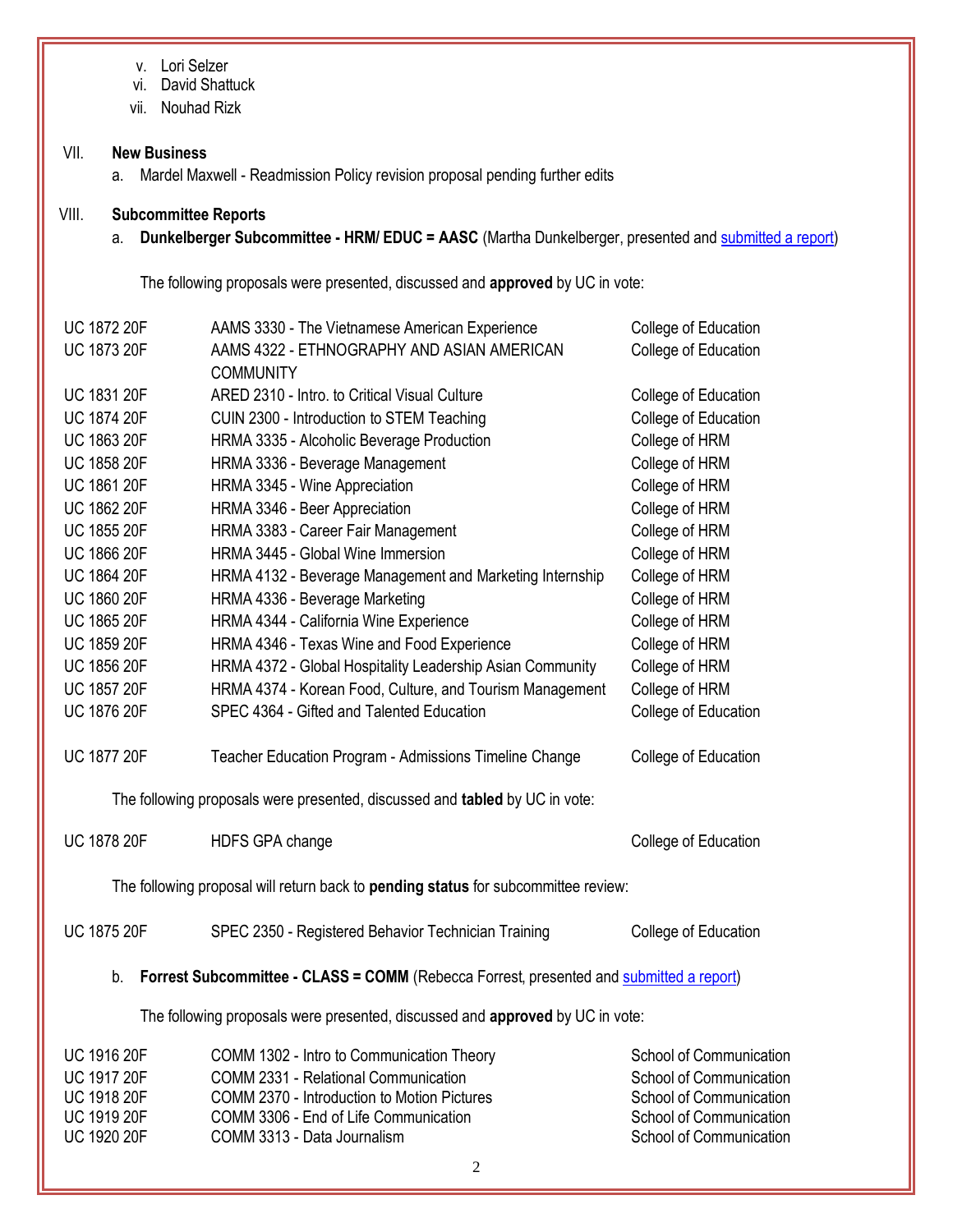| <b>UC 1922 20F</b><br>School of Communication<br>COMM 3324 - Photojournalism I<br><b>UC 1924 20F</b><br>COMM 3326 - Graphics Applications<br>School of Communication<br>UC 1928 20F<br>COMM 3350 - Media Management<br>School of Communication<br>UC 1931 20F<br>COMM 3353 - Information & Communication Technologies I<br>School of Communication<br><b>UC 1933 20F</b><br>School of Communication<br>COMM 3358 - Leadership Communication & Organizations<br><b>UC 1934 20F</b><br>COMM 3360 - Principles of Strategic Communication<br>School of Communication<br>UC 1936 20F<br>School of Communication<br>COMM 3367 - Student-Run Agency Experience<br><b>UC 1938 20F</b><br>School of Communication<br>COMM 3368 - Principles of Public Relations<br><b>UC 1943 20F</b><br>COMM 3370 - History of Cinema<br>School of Communication<br>COMM 3373 - Television: History and Culture<br><b>UC 1949 20F</b><br>School of Communication<br><b>UC 1954 20F</b><br>COMM 4301 - Introduction to Latino Communication Studies<br>School of Communication<br><b>UC 1955 20F</b><br>COMM 4302 - Latinx Media Studies<br>School of Communication<br><b>UC 1956 20F</b><br>School of Communication<br><b>COMM 4303 - Communication Law and Ethics</b><br><b>UC 1958 20F</b><br>School of Communication<br>COMM 4314 - Social Issues in Journalism<br><b>UC 1960 20F</b><br>COMM 4322 - Television Producing and Directing 1<br>School of Communication<br><b>UC 1961 20F</b><br>COMM 4323 - Multimedia Production II<br>School of Communication<br><b>UC 1962 20F</b><br>School of Communication<br>COMM 4328 - Broadcast and Film Dramatic Writing<br><b>UC 1963 20F</b><br>COMM 4336 - Social Cognition and Communication<br>School of Communication<br>UC 1965 20F<br>COMM 4350 - Case Studies in Media Management<br>School of Communication<br>UC 1969 20F<br>School of Communication<br>COMM 4366 - Advertising Account Planning<br><b>UC 1964 20F</b><br>COMM 4367 - Issues Management<br>School of Communication<br><b>UC 1971 20F</b><br>COMM 4376 - Economic Aspects of Mass Comm<br>School of Communication<br><b>UC 1972 20F</b><br>School of Communication<br>COMM 4377 - Understanding Publics<br><b>UC 1973 20F</b><br>COMM 4382 - Advanced Non-Linear Editing<br>School of Communication<br><b>UC 1975 20F</b><br>School of Communication<br>COMM 4387 - Media and Political Campaigns in the Digital Age | <b>UC 1921 20F</b><br><b>UC 1915 20F</b> | COMM 3318 - Multimedia Journalism<br>COMM 3323 - Multimedia Production I | School of Communication<br>School of Communication |
|---------------------------------------------------------------------------------------------------------------------------------------------------------------------------------------------------------------------------------------------------------------------------------------------------------------------------------------------------------------------------------------------------------------------------------------------------------------------------------------------------------------------------------------------------------------------------------------------------------------------------------------------------------------------------------------------------------------------------------------------------------------------------------------------------------------------------------------------------------------------------------------------------------------------------------------------------------------------------------------------------------------------------------------------------------------------------------------------------------------------------------------------------------------------------------------------------------------------------------------------------------------------------------------------------------------------------------------------------------------------------------------------------------------------------------------------------------------------------------------------------------------------------------------------------------------------------------------------------------------------------------------------------------------------------------------------------------------------------------------------------------------------------------------------------------------------------------------------------------------------------------------------------------------------------------------------------------------------------------------------------------------------------------------------------------------------------------------------------------------------------------------------------------------------------------------------------------------------------------------------------------------------------------------------------------------------------------------------------------------------------------------------------------------------|------------------------------------------|--------------------------------------------------------------------------|----------------------------------------------------|
|                                                                                                                                                                                                                                                                                                                                                                                                                                                                                                                                                                                                                                                                                                                                                                                                                                                                                                                                                                                                                                                                                                                                                                                                                                                                                                                                                                                                                                                                                                                                                                                                                                                                                                                                                                                                                                                                                                                                                                                                                                                                                                                                                                                                                                                                                                                                                                                                                     |                                          |                                                                          |                                                    |
|                                                                                                                                                                                                                                                                                                                                                                                                                                                                                                                                                                                                                                                                                                                                                                                                                                                                                                                                                                                                                                                                                                                                                                                                                                                                                                                                                                                                                                                                                                                                                                                                                                                                                                                                                                                                                                                                                                                                                                                                                                                                                                                                                                                                                                                                                                                                                                                                                     |                                          |                                                                          |                                                    |
|                                                                                                                                                                                                                                                                                                                                                                                                                                                                                                                                                                                                                                                                                                                                                                                                                                                                                                                                                                                                                                                                                                                                                                                                                                                                                                                                                                                                                                                                                                                                                                                                                                                                                                                                                                                                                                                                                                                                                                                                                                                                                                                                                                                                                                                                                                                                                                                                                     |                                          |                                                                          |                                                    |
|                                                                                                                                                                                                                                                                                                                                                                                                                                                                                                                                                                                                                                                                                                                                                                                                                                                                                                                                                                                                                                                                                                                                                                                                                                                                                                                                                                                                                                                                                                                                                                                                                                                                                                                                                                                                                                                                                                                                                                                                                                                                                                                                                                                                                                                                                                                                                                                                                     |                                          |                                                                          |                                                    |
|                                                                                                                                                                                                                                                                                                                                                                                                                                                                                                                                                                                                                                                                                                                                                                                                                                                                                                                                                                                                                                                                                                                                                                                                                                                                                                                                                                                                                                                                                                                                                                                                                                                                                                                                                                                                                                                                                                                                                                                                                                                                                                                                                                                                                                                                                                                                                                                                                     |                                          |                                                                          |                                                    |
|                                                                                                                                                                                                                                                                                                                                                                                                                                                                                                                                                                                                                                                                                                                                                                                                                                                                                                                                                                                                                                                                                                                                                                                                                                                                                                                                                                                                                                                                                                                                                                                                                                                                                                                                                                                                                                                                                                                                                                                                                                                                                                                                                                                                                                                                                                                                                                                                                     |                                          |                                                                          |                                                    |
|                                                                                                                                                                                                                                                                                                                                                                                                                                                                                                                                                                                                                                                                                                                                                                                                                                                                                                                                                                                                                                                                                                                                                                                                                                                                                                                                                                                                                                                                                                                                                                                                                                                                                                                                                                                                                                                                                                                                                                                                                                                                                                                                                                                                                                                                                                                                                                                                                     |                                          |                                                                          |                                                    |
|                                                                                                                                                                                                                                                                                                                                                                                                                                                                                                                                                                                                                                                                                                                                                                                                                                                                                                                                                                                                                                                                                                                                                                                                                                                                                                                                                                                                                                                                                                                                                                                                                                                                                                                                                                                                                                                                                                                                                                                                                                                                                                                                                                                                                                                                                                                                                                                                                     |                                          |                                                                          |                                                    |
|                                                                                                                                                                                                                                                                                                                                                                                                                                                                                                                                                                                                                                                                                                                                                                                                                                                                                                                                                                                                                                                                                                                                                                                                                                                                                                                                                                                                                                                                                                                                                                                                                                                                                                                                                                                                                                                                                                                                                                                                                                                                                                                                                                                                                                                                                                                                                                                                                     |                                          |                                                                          |                                                    |
|                                                                                                                                                                                                                                                                                                                                                                                                                                                                                                                                                                                                                                                                                                                                                                                                                                                                                                                                                                                                                                                                                                                                                                                                                                                                                                                                                                                                                                                                                                                                                                                                                                                                                                                                                                                                                                                                                                                                                                                                                                                                                                                                                                                                                                                                                                                                                                                                                     |                                          |                                                                          |                                                    |
|                                                                                                                                                                                                                                                                                                                                                                                                                                                                                                                                                                                                                                                                                                                                                                                                                                                                                                                                                                                                                                                                                                                                                                                                                                                                                                                                                                                                                                                                                                                                                                                                                                                                                                                                                                                                                                                                                                                                                                                                                                                                                                                                                                                                                                                                                                                                                                                                                     |                                          |                                                                          |                                                    |
|                                                                                                                                                                                                                                                                                                                                                                                                                                                                                                                                                                                                                                                                                                                                                                                                                                                                                                                                                                                                                                                                                                                                                                                                                                                                                                                                                                                                                                                                                                                                                                                                                                                                                                                                                                                                                                                                                                                                                                                                                                                                                                                                                                                                                                                                                                                                                                                                                     |                                          |                                                                          |                                                    |
|                                                                                                                                                                                                                                                                                                                                                                                                                                                                                                                                                                                                                                                                                                                                                                                                                                                                                                                                                                                                                                                                                                                                                                                                                                                                                                                                                                                                                                                                                                                                                                                                                                                                                                                                                                                                                                                                                                                                                                                                                                                                                                                                                                                                                                                                                                                                                                                                                     |                                          |                                                                          |                                                    |
|                                                                                                                                                                                                                                                                                                                                                                                                                                                                                                                                                                                                                                                                                                                                                                                                                                                                                                                                                                                                                                                                                                                                                                                                                                                                                                                                                                                                                                                                                                                                                                                                                                                                                                                                                                                                                                                                                                                                                                                                                                                                                                                                                                                                                                                                                                                                                                                                                     |                                          |                                                                          |                                                    |
|                                                                                                                                                                                                                                                                                                                                                                                                                                                                                                                                                                                                                                                                                                                                                                                                                                                                                                                                                                                                                                                                                                                                                                                                                                                                                                                                                                                                                                                                                                                                                                                                                                                                                                                                                                                                                                                                                                                                                                                                                                                                                                                                                                                                                                                                                                                                                                                                                     |                                          |                                                                          |                                                    |
|                                                                                                                                                                                                                                                                                                                                                                                                                                                                                                                                                                                                                                                                                                                                                                                                                                                                                                                                                                                                                                                                                                                                                                                                                                                                                                                                                                                                                                                                                                                                                                                                                                                                                                                                                                                                                                                                                                                                                                                                                                                                                                                                                                                                                                                                                                                                                                                                                     |                                          |                                                                          |                                                    |
|                                                                                                                                                                                                                                                                                                                                                                                                                                                                                                                                                                                                                                                                                                                                                                                                                                                                                                                                                                                                                                                                                                                                                                                                                                                                                                                                                                                                                                                                                                                                                                                                                                                                                                                                                                                                                                                                                                                                                                                                                                                                                                                                                                                                                                                                                                                                                                                                                     |                                          |                                                                          |                                                    |
|                                                                                                                                                                                                                                                                                                                                                                                                                                                                                                                                                                                                                                                                                                                                                                                                                                                                                                                                                                                                                                                                                                                                                                                                                                                                                                                                                                                                                                                                                                                                                                                                                                                                                                                                                                                                                                                                                                                                                                                                                                                                                                                                                                                                                                                                                                                                                                                                                     |                                          |                                                                          |                                                    |
|                                                                                                                                                                                                                                                                                                                                                                                                                                                                                                                                                                                                                                                                                                                                                                                                                                                                                                                                                                                                                                                                                                                                                                                                                                                                                                                                                                                                                                                                                                                                                                                                                                                                                                                                                                                                                                                                                                                                                                                                                                                                                                                                                                                                                                                                                                                                                                                                                     |                                          |                                                                          |                                                    |
|                                                                                                                                                                                                                                                                                                                                                                                                                                                                                                                                                                                                                                                                                                                                                                                                                                                                                                                                                                                                                                                                                                                                                                                                                                                                                                                                                                                                                                                                                                                                                                                                                                                                                                                                                                                                                                                                                                                                                                                                                                                                                                                                                                                                                                                                                                                                                                                                                     |                                          |                                                                          |                                                    |
|                                                                                                                                                                                                                                                                                                                                                                                                                                                                                                                                                                                                                                                                                                                                                                                                                                                                                                                                                                                                                                                                                                                                                                                                                                                                                                                                                                                                                                                                                                                                                                                                                                                                                                                                                                                                                                                                                                                                                                                                                                                                                                                                                                                                                                                                                                                                                                                                                     |                                          |                                                                          |                                                    |
|                                                                                                                                                                                                                                                                                                                                                                                                                                                                                                                                                                                                                                                                                                                                                                                                                                                                                                                                                                                                                                                                                                                                                                                                                                                                                                                                                                                                                                                                                                                                                                                                                                                                                                                                                                                                                                                                                                                                                                                                                                                                                                                                                                                                                                                                                                                                                                                                                     |                                          |                                                                          |                                                    |
|                                                                                                                                                                                                                                                                                                                                                                                                                                                                                                                                                                                                                                                                                                                                                                                                                                                                                                                                                                                                                                                                                                                                                                                                                                                                                                                                                                                                                                                                                                                                                                                                                                                                                                                                                                                                                                                                                                                                                                                                                                                                                                                                                                                                                                                                                                                                                                                                                     |                                          |                                                                          |                                                    |
|                                                                                                                                                                                                                                                                                                                                                                                                                                                                                                                                                                                                                                                                                                                                                                                                                                                                                                                                                                                                                                                                                                                                                                                                                                                                                                                                                                                                                                                                                                                                                                                                                                                                                                                                                                                                                                                                                                                                                                                                                                                                                                                                                                                                                                                                                                                                                                                                                     |                                          |                                                                          |                                                    |
|                                                                                                                                                                                                                                                                                                                                                                                                                                                                                                                                                                                                                                                                                                                                                                                                                                                                                                                                                                                                                                                                                                                                                                                                                                                                                                                                                                                                                                                                                                                                                                                                                                                                                                                                                                                                                                                                                                                                                                                                                                                                                                                                                                                                                                                                                                                                                                                                                     |                                          |                                                                          |                                                    |

The following proposals were presented for approval in subcommittee report and are **pending UC review**:

| <b>UC 1952 20F</b> | COMM 3387 - Valenti Production House | School of Communication |
|--------------------|--------------------------------------|-------------------------|
| <b>UC 1974 20F</b> | COMM 4385 - Color Grading            | School of Communication |
| <b>UC 1976 20F</b> | COMM 4390 - Film Genres              | School of Communication |

# c. **Ivey Subcommittee - CLASS = SOC / TECH / HOBBY / HON** (Michelle Ivey, [submitted a report\)](https://uofh.sharepoint.com/:w:/s/uc/admin/EcyKPFB30G1MnoiVifNbmRQBBnGCZ53ns-ZqkQYfrRY2lA?e=q8QUSS)

The following proposals were presented for approval in subcommittee report and are **pending UC review**:

| <b>UC 1844 20F</b><br><b>UC 1845 20F</b> | ENRG 3311 - Fundamentals of Sustainability HON<br>ENRG 3377 - Energy, Society and Middle East HON | Honors College<br>Honors College |
|------------------------------------------|---------------------------------------------------------------------------------------------------|----------------------------------|
| <b>UC 1842 20F</b>                       | ENRG 4302 - Energy Supply Chain HON                                                               | Honors College                   |
| <b>UC 1996 20F</b>                       | SOC 3313 - Criminology                                                                            | Sociology                        |
| <b>UC 1995 20F</b>                       | SOC 3342 - Sociology of Work                                                                      | Sociology                        |
| <b>UC 1994 20F</b>                       | SOC 3350 - Sociology of the Body                                                                  | Sociology                        |
| <b>UC 1993 20F</b>                       | SOC 3352 - Population Analysis                                                                    | Sociology                        |
| <b>UC 1992 20F</b>                       | SOC 4394 - Internship in Sociology                                                                | Sociology                        |

# d. **Love Subcommittee - CCS / ECON** (Holley Love, presented and [submitted a report\)](https://uofh.sharepoint.com/:b:/s/uc/admin/EQhtBFYaqolKoq4zAcIm-QMBZ_rDDgpPwNBQAV8U2TzhLA?e=C6o1Ba)

The following proposals were presented, discussed and **approved** by UC in vote:

| <b>UC 1899 20F</b> | RELS 2336 - Introduction to Jewish Studies | Religious Studies Program      |
|--------------------|--------------------------------------------|--------------------------------|
| <b>UC 1906 20F</b> | WCL 2380 - Introduction to Jewish Studies  | Modern and Classical Languages |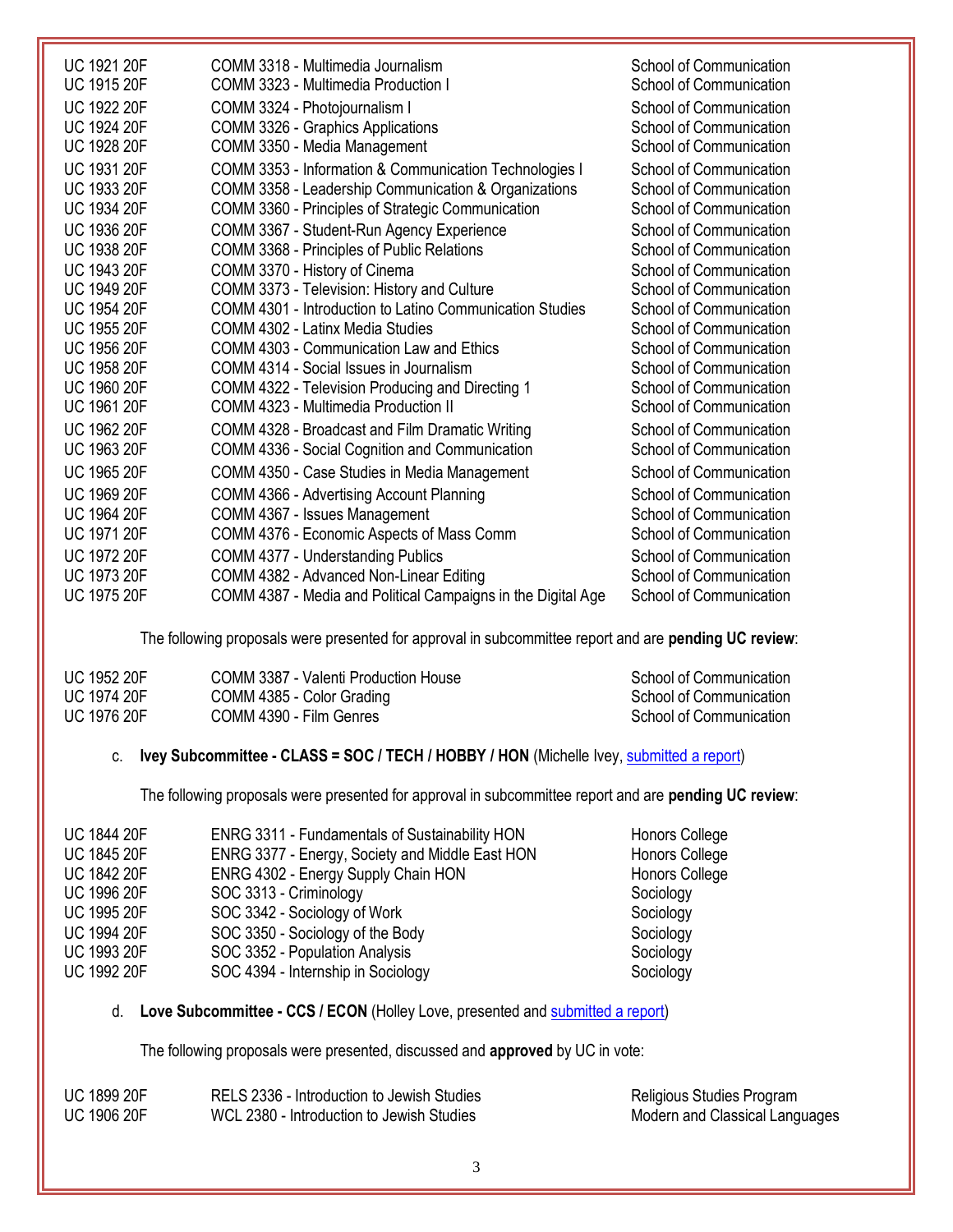The following proposals wer presented for approval in subcommittee report and are **pending UC review**:

| <b>UC 1990 20F</b> | Religious Studies BA degree Program     | CCS - Religious Studies Program |
|--------------------|-----------------------------------------|---------------------------------|
| <b>UC 1991 20F</b> | Religious Studies Minor Program changes | CCS - Religious Studies Program |

## e. **Medrano Subcommittee - CLASS = ENG, HHP, HS, HIS** (Anna Medrano, [submitted a report\)](https://uofh.sharepoint.com/:w:/s/uc/admin/EbpKZu4FgxZAmDwbXHU-s-YBGVUO7uwrL9OHNxY4GhginQ?e=XFDH4V)

The following proposals were presented for approval in subcommittee report and are **pending UC review**:

| <b>UC 1997 20F</b> | Department of English - Creative Writing Minor                   | English                      |
|--------------------|------------------------------------------------------------------|------------------------------|
| <b>UC 1985 20F</b> | ENGL 4350 - Short Story Writing                                  | English                      |
| <b>UC 1999 20F</b> | ENGL 4351 - Poetry Writing                                       | English                      |
| <b>UC 2000 20F</b> | <b>ENGL 4353 - Fiction Forms</b>                                 | English                      |
| <b>UC 2001 20F</b> | ENGL 4354 - Poetic Forms                                         | English                      |
| <b>UC 2002 20F</b> | ENGL 4355 - Senior Writing Projects in Creative Writing: Fiction | English                      |
| <b>UC 2003 20F</b> | ENGL 4356 - Senior Writing Projects in Creative Writing: Poetry  | English                      |
| <b>UC 2004 20F</b> | <b>ENGL 4374 - Literature and Alienation</b>                     | English                      |
| <b>UC 1984 20F</b> | English, BA, Creative Writing Concentration                      | English                      |
| <b>UC 1957 20F</b> | KIN 3304 - Human Structure and Physical Performance              | Health and Human Performance |
| <b>UC 1959 20F</b> | NUTR 4354 - Advanced Diabetes Management and Education           | Health and Human Performance |
| <b>UC 1836 20F</b> | SPAN 3339- Spanish for the Global Professions                    | <b>Hispanic Studies</b>      |
| <b>UC 2048 20F</b> | Teaching English as an Additional Language (TEAL) Certificate    | English                      |

#### f. **Thompson Subcommittee - MCL / PS** (Amber Thompson, presented and [submitted a report\)](https://uofh.sharepoint.com/:w:/s/uc/admin/EV6AANDmU6RDrVMmUGOzzl8B4rSdgamXigynMKfOy6Bhhw?e=o637zf)

The following proposals were presented, discussed and **approved** by UC in vote:

| <b>UC 1912 20F</b> | CHNS 3354 - Chinese Culture and Language | Modern and Classical Languages |
|--------------------|------------------------------------------|--------------------------------|
|                    |                                          |                                |

The following proposals were presented for approval in subcommittee report and are **pending UC review**:

| <b>UC 1909 20F</b> | Chinese Studies B.A.                                                     | Modern and Classical Languages |
|--------------------|--------------------------------------------------------------------------|--------------------------------|
| <b>UC 1910 20F</b> | CHNS 3346 - Sociolinguistic Perspectives on Contemporary<br>China        | Modern and Classical Languages |
| <b>UC 1911 20F</b> | CHNS 3347 - Chinese Language, Pragmatics, and<br>Communication           | Modern and Classical Languages |
| <b>UC 1908 20F</b> | CHNS 3398 - Independent Study                                            | Modern and Classical Languages |
| <b>UC 1907 20F</b> | GERM 3398 - Independent Study                                            | Modern and Classical Languages |
| <b>UC 1905 20F</b> | WCL 4382 - Post-Conflict Literatures: Europe, Africa and the<br>Americas | Modern and Classical Languages |
| <b>UC 1904 20F</b> | WCL3363 - The Graphic Novel and Film                                     | Modern and Classical Languages |
| <b>UC 1903 20F</b> | World Cultures and Literatures B.A.                                      | Modern and Classical Languages |

#### IX. **Resources**

**NOTE**: All meetings are held in room 306 (Faculty Senate Office), M.D. Anderson Library unless, otherwise noted.

## a. **Scheduled meetings for 2020-2021:**

Fall 2020: August 26 (orientation meeting), September 30, October 28, November 11, December 9 (as needed) Spring 2020: Spring 2021: January 27, February 24, March 31, April 28, May 12 (as needed)